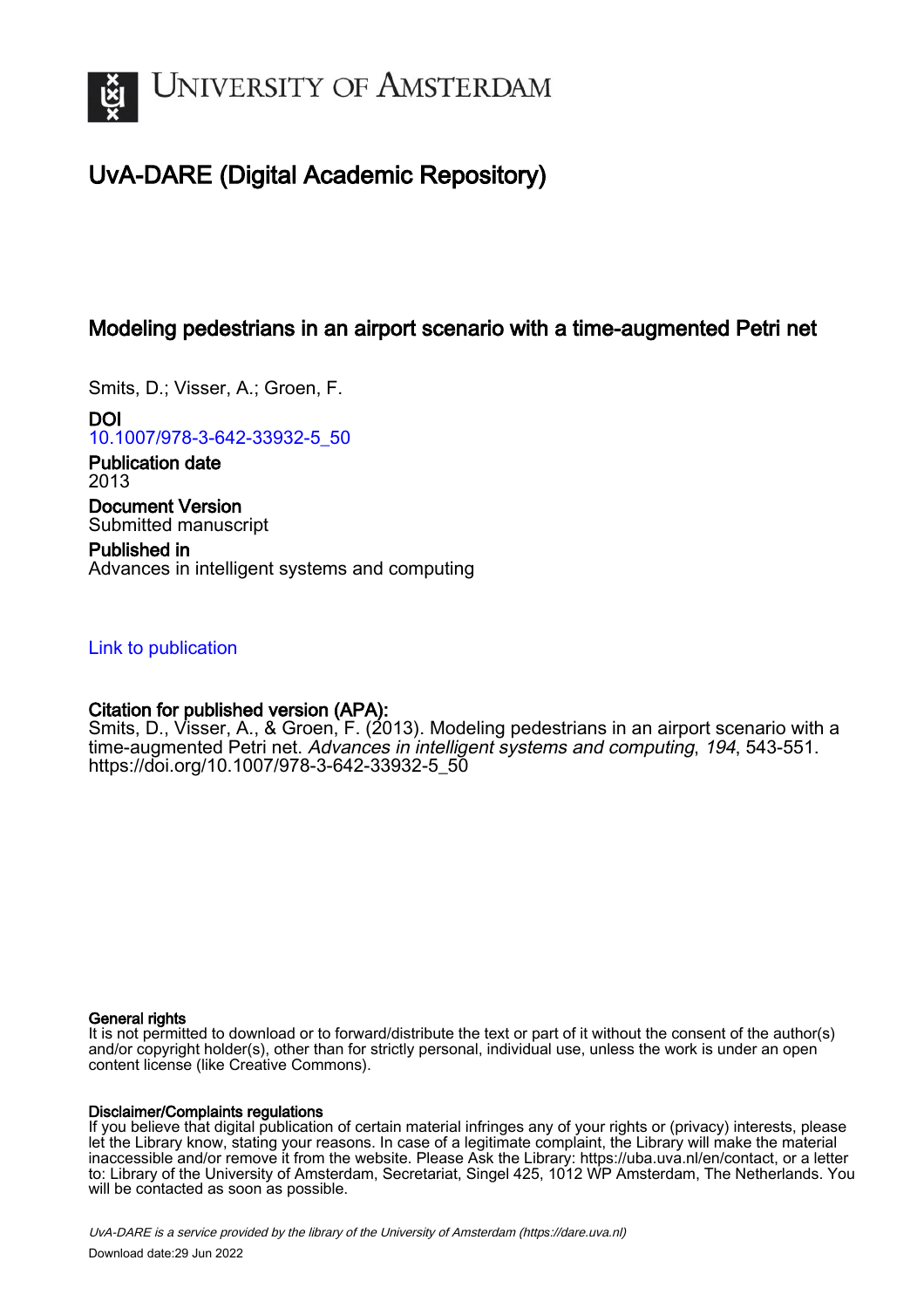# Modeling pedestrians in an airport scenario with a time-augmented Petri net

Djura Smits Arnoud Visser

Frans Groen

Intelligent Systems Lab Amsterdam, Universiteit van Amsterdam P.O. Box 94323, 1090 GH Amsterdam, The Netherlands

*Abstract*—In this paper time-augmented Petri nets are used to model people in the transit hall of an airport. Their behavior is strongly influenced by an event with a clear deadline (their flight), but typically there is so much time left that they linger and can be tempted to show random other behaviors, often induced by the location (encountering a coffee corner or a toilet). All behaviors are stochastic, but the firing rate is made a function of both location and time. This framework allows to show a rich set of behaviors; the diversity of the emergent behaviors is initiated with probabilities from observations in an actual transit hall of an airport.

#### I. INTRODUCTION

Simulation of pedestrians is a widely studied topic. Simulation could predict the emergent patterns in the movements of people, for instance when monitoring them in public places [1]. The local interactions of multiple people generate regular patterns of motion, although less frequent interactions could be interpreted as suspicious behavior. The detection of this suspicious behavior would be the reason why the pedestrians are monitored in the first place, yet it could be easily confused with less frequent but normal behavior as for instance a patrolling police officer or somebody waiting on another. By enriching the behaviors of pedestrians, the addition of suspicious behavior can be made less obvious, which allows to easily create artificial testing data for suspicious behavior detection algorithms and such. In this paper the enrichment of the behaviors is made possible by initiating the interaction of the environment.

Another way to look at the behavior of groups of pedestrians is to explicitly specify how they behave when they enter a certain type of situation [3]. In our approach, we would like to be able to specify behavior by drawing situations on an environment. For example, when a food stand is present in the area, we would like to be able to indicate that the agents that are placed in the neighborhood of that stand are able to perform a certain food-buying behavior, and by doing so, inject this behavior into the pedestrians nearby.

An additional requirement is that we would like to indicate a certain deadline for an agent which is the time at which its goal is not reachable any more. This approach results in roughly two types of behavior, hurried and relaxed. When the deadline approaches, less and less actions are likely to be done, since actions that take much time would result in not reaching the goal in time.



Fig. 1. A snapshot of the map of Rotterdam Airport. The numbers on the map indicate a luggage locker (9), meeting point (10), elevator (11), smoking shelter (20), shops (4,5,7) and information desks (6,8). Courtesy Rotterdam The Hague Airport.

We validated our model by mimicking certain behaviors found on Rotterdam airport. We chose Rotterdam airport because time restrictions are very prevalent in a transit hall like the one on Rotterdam airport (see Fig. 1).

#### II. RELATED WORK

As previously mentioned, most studies focus on aggregated crowd behavior or the behavior of an individual in such crowd [3]. In such cases the interaction with the environment is mainly reduced to collision detection. This greatly limits the applicability of the simulation. In many situations there is not a crowd with many people doing the same, but a situation where individuals could be distinguished, each individual doing something different. The obvious solution is to extend the knowledge of the pedestrians with instructions about how to interact with each other or with objects in the environment. This has been successfully done for instance by Shao and Terzopoulos [4]. They used an extensive psychological model to determine the behavior of the individuals. This led to a simulation in which the behavior looks very realistic, even when one person is followed for a long time. The downside to this method is that the behavioral model for the pedestrians has to be specifically crafted for the environment, which will be very time consuming. It would be easier to generate the virtual human agents if the environment would automatically decide for the agents what interactions are possible and appropriate. The first step towards this focus was made by Kallmann and Thalmann who introduced the principle of smart objects [5].

Their agents' behavior is determined by both their current condition (e.g. hungry or tired) and the available objects placed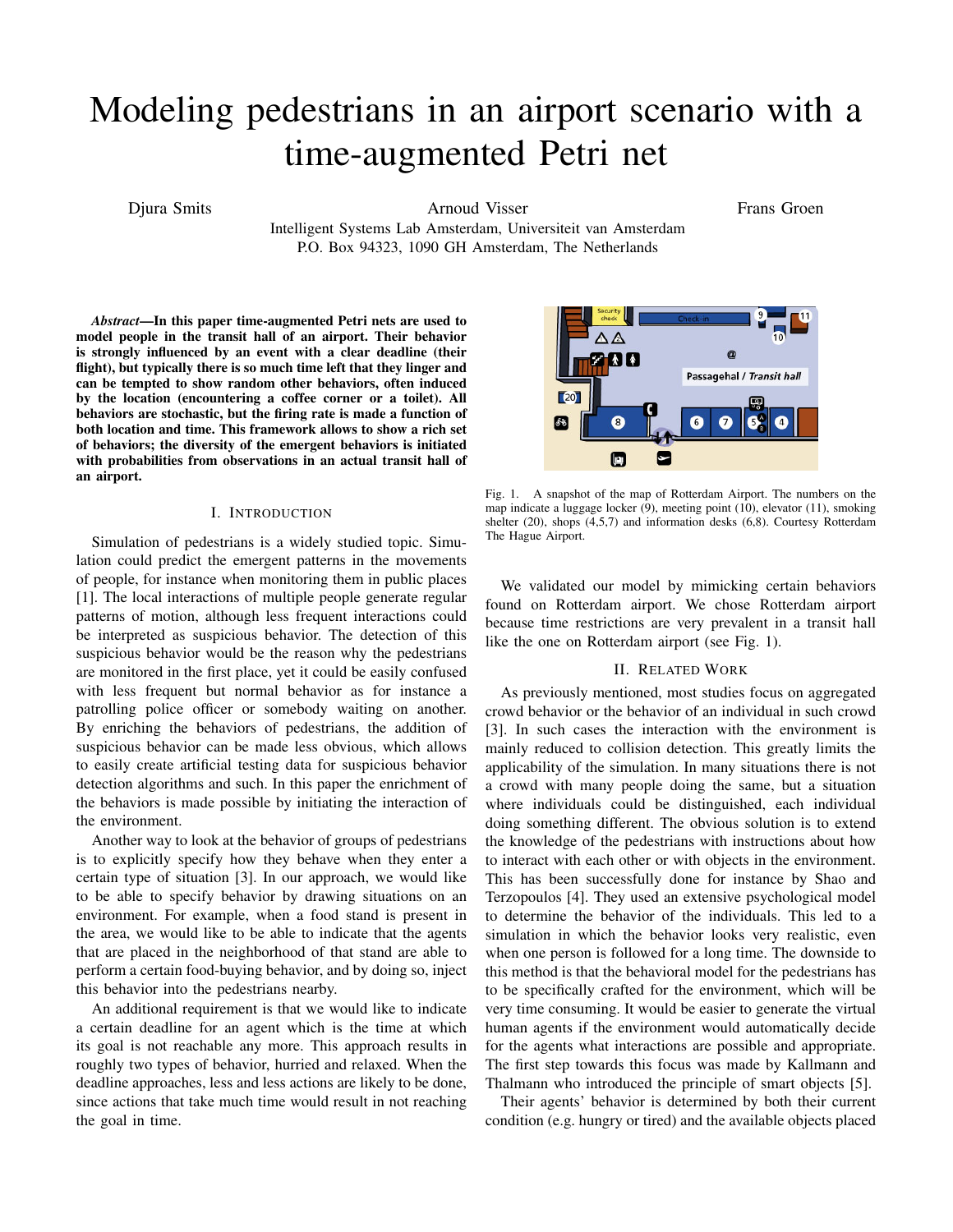in the environment. In the most basic approach, these smart objects take complete control of the agents for a short period of time and let them interact with the object. The big advantage of this method is that the information for interacting with a specific object does not need to be stored in the pedestrians, but is stored in the objects themselves. This way, additional behavior can be added to a pedestrian by simply placing a new object in the environment. The object also keeps track about how many agents can interact with it at the same time and if the interaction should be the same for all agents. For instance, an elevator modeled as a smart object will make the first agent interacting with it press the button, but not the next agents that approach this object. By using smart objects, the internal model of the pedestrians can be kept very simple, because they do not need to remember specific information about how to interact with the objects. Furthermore, this means that the pedestrians do not have to be specifically designed for the current simulation environment, because the environment will tell them how to act. In the most basic approach to smart objects, the agents lose all their autonomy when they approach a smart object.

The challenge approached in this paper is to combine the smart object approach with time-driven behaviors; the pedestrians are typically on a location with a goal and have to perform a number of behaviors before a deadline. To model the time-aspect we have chosen to use Petri nets, as described in the next section.

#### III. METHOD

Petri nets are a mathematical modeling language used for the description of distributed systems [7]. A Petri net is a bipartite graph consisting of two types of nodes: places and transitions. These nodes are connected by directed arcs. An arc can run from either a place to a transition, or from a transition node to a place, but never from a place to a place, or between two transitions. Activity in a Petri net is expressed by the movement of tokens from place to place, through transitions. Input arcs (from place to transition) denote which places need to contain tokens in order to enable the transition. When a transition is enabled, it consumes the tokens from the input places, and produces tokens in the place indicated by the output arc. Basic Petri nets can be described by a five-tuple:

$$
PN = (P, T, I, O, M_0) \tag{1}
$$

which comprises of

- a set of places  $P = (p_1, p_2, ..., p_m)$ ,
- a set of transitions  $T = (t_1, t_2, \ldots, o_m)$ ,
- a set of input arcs  $I \subset P \times T$ ,
- a set of output arcs  $O \subset T \times P$ ,
- an initial marking  $M_0 = (m_{01}.m_{02}, \ldots, m_{0m}).$

There are several reasons why we chose Petri nets over other behavior models. First of all, many toolkits are available to easily construct these networks. Moreover, Petri nets can more easily be extended to incorporate useful functionality such as dealing with time. Lastly, there are many tools out there to create new petri nets that can be incorporated into a system in a modular fashion.

Petri nets have been extended in many ways in order to accommodate many different functionalities. The extension that attracts our attention the most is *generalized stochastic Petri nets* [8]. In this extension, there are two types of transitions: *immediate* and *timed* transitions. The generalized stochastic Petri net (GSPN) model can be described as a sixtuple:

$$
GSPN = (P, T, I, O, M_0, \Lambda) \tag{2}
$$

where  $(P, T, I, O, M_0)$  is the marked untimed PN underlying the SPN, and  $\Lambda = (\lambda_1, \lambda_2, \dots, \lambda_n)$  is an array of (possibly marking dependent) firing rates associated with transitions.

Immediate transitions always have priority over timed transitions, and the likelihood of firing a timed transition is dependent on a parameter called the *firing rate* of the transition. This rate indicates the firing delay of the timed transition. This firing rate may be marking-dependent, so it should be written as  $\lambda_i(M_j)$ . The average firing delay of a transition  $t_i$ in marking  $M_j$  is  $[\lambda_i(M_j)]_{-1}$ .

#### *A. Deadlines*

The essential extension to the situations framework that is proposed in this paper adds an element of time to the system. This is needed to enable the system to deal with daily motion patterns. An important element without which the system cannot succeed is knowledge about how long actions are going to take. Only when this information is known to the agent (or system) it can be decided whether taking a certain action will result exceeding the deadline for the goal.

Central in our design is path planning to a *base place*, where a check is made if it is still possible to reach the (time constrained) goal. Then, we will compute for every transition that will not take the pedestrian to its goal, how much time it takes to get back to the base state. Then we can check whether the goal place is still accessible from the base state when a certain transition has been taken. We use this information to modify the timed transition rate, so pedestrians are more likely to choose the actions that leave them more time to reach their goal. This modification implies that the Petri net is no longer non-stationary.

#### *B. Assumptions*

The method we propose is based on various assumptions which have to be clarified. An important assumption is that the environment of the pedestrians is designed in such a way that it helps creating realistic behavior. This means that situations have to be defined in such a way that a pedestrian will walk into them and act in the appropriate way. In many cases, intuitively designed environments will cause the right behavior. For instance, in most train stations, the eating stands are placed in such a way that pedestrians will have to walk close to them in order to get to their destination.

Another assumption we make is that the pedestrians have to be at a certain place at a certain time. This makes the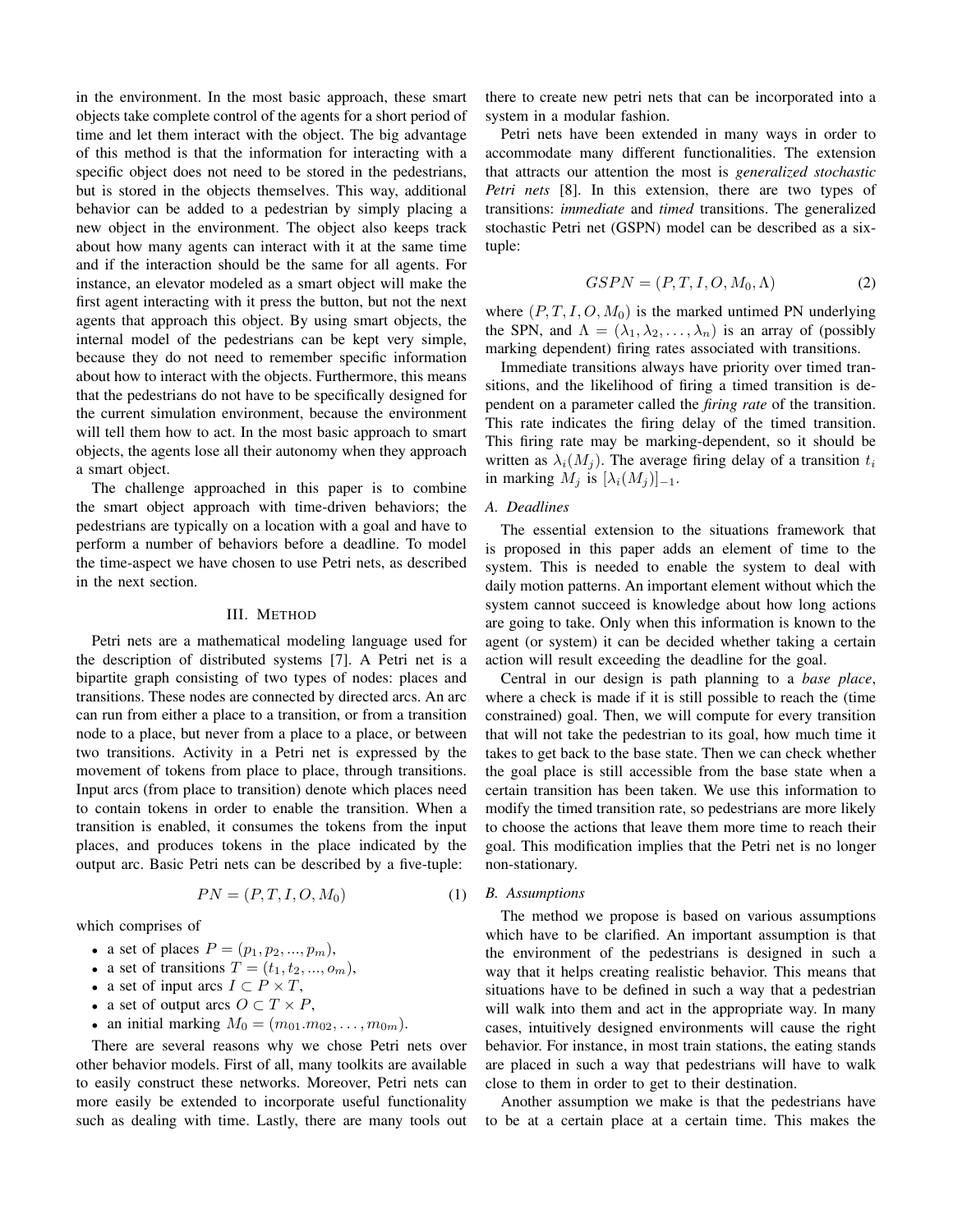system more suitable for daily routine type situations rather than cases in which pedestrians are walking around without a proper goal. However, most situations can be described as having a deadline (e.g. eventually, most people have to go to bed), so this assumption is not necessarily very restrictive.

#### *C. Path Planning*

To initiate the stochastic Petri net, it has to be known how long an action will take. However, in many cases the duration of action is depended on the travelled distance. It is possible to do perform path-planning between often used places and store them before running the simulation. The travel distance can easily be computed using the *Dijkstra shortest path algorithm* [13]. In our system we can use this to compute the time from any place to the goal place (the source). This can be very useful when we would like to compute an estimate of how long a pedestrian will be busy with executing a behavior in a certain situation. But since the Petri nets are probabilistic, it will never be possible to give an exact prediction of the time it takes to execute a certain behavior.

In our implementation, we used the MASON multiagent simulation toolkit to create a 2 dimensional environment for our pedestrian agents.

#### IV. RESULTS

#### *A. Quantitative Experiment*

It is very difficult to quantitatively establish whether lifelike behavior has been modeled. However, it is possible to check whether the mechanics of time planning work as predicted. In order to do this, we log the pedestrian's relative time when they arrive at their goal to check how much time they had left until their deadline. If the model works correctly, this time should roughly correlate to how the time probability function has been chosen. We will discuss the various functions we have used to model the probabilities over time.

#### *B. Qualitative Experiment*

Apart from quantitative analysis, we will also qualitatively judge the pedestrians' behavior. We will do this by comparing our modeled behavior with real-life behavior from recordings of Rotterdam airport. We have picked a couple of specific behaviors that we have modeled with our system.

#### *1) The Behaviors:*

Going to the toilet: In the videos, we observed that a typical behavior that manifests itself multiple times in the video material is that one person goes to the toilet, and another one waits until this person has come back. The Petri net used for this can be found in figure 2.

Standing in the queue for the check-in desk: One constant factor in the video material seemed to be the people lining up in front of the check-in desk. There are many ways to model this behavior with our framework. The situation area is chosen such that the pedestrians in it will together form an orderly line.



Fig. 2. Behavior model for the toilet situation. Transitions are given with black rectangles, places with white circles.

Checking in: When the pedestrians reach the end of the queue situation, they will enter the check-in situation, in which they will stand in front of the check-in desk for a little while, after which they are free to go again.

Lean Against Pillar: Another recurring behavior we saw is that people lean against the pillars in the hall. This is a type of idle behavior, a variation on the standing still behavior.



Fig. 3. Behavior model for the pillar situation

The Petri nets of those four situations are stationary; the firing rate is not a function of time. The duration of the behaviors for each situation is variable, which is stochastically decided. The four situations could be combined with a base state (see Fig. 4), where the decision is made which behavior model is activated. The probabilities of those transitions are a function of time. The probability for GoToGoal increases when the time approaches the departure time, while the probability of a transition to the behavior models ToiletSituation, StandInQueue and LeaningAgainstPillar decreases.

Figure 5 shows how those behaviors are combined in an environment which resembles the transit hall of Rotterdam airport. At the lower left a revolving door is visible, which is the place where agents enter the simulation. The upper right a number of check-in counters, at the upper left the security checkpoints towards the departure hall. The toilets are at the left, at the bottom a number of shops are present. This layout